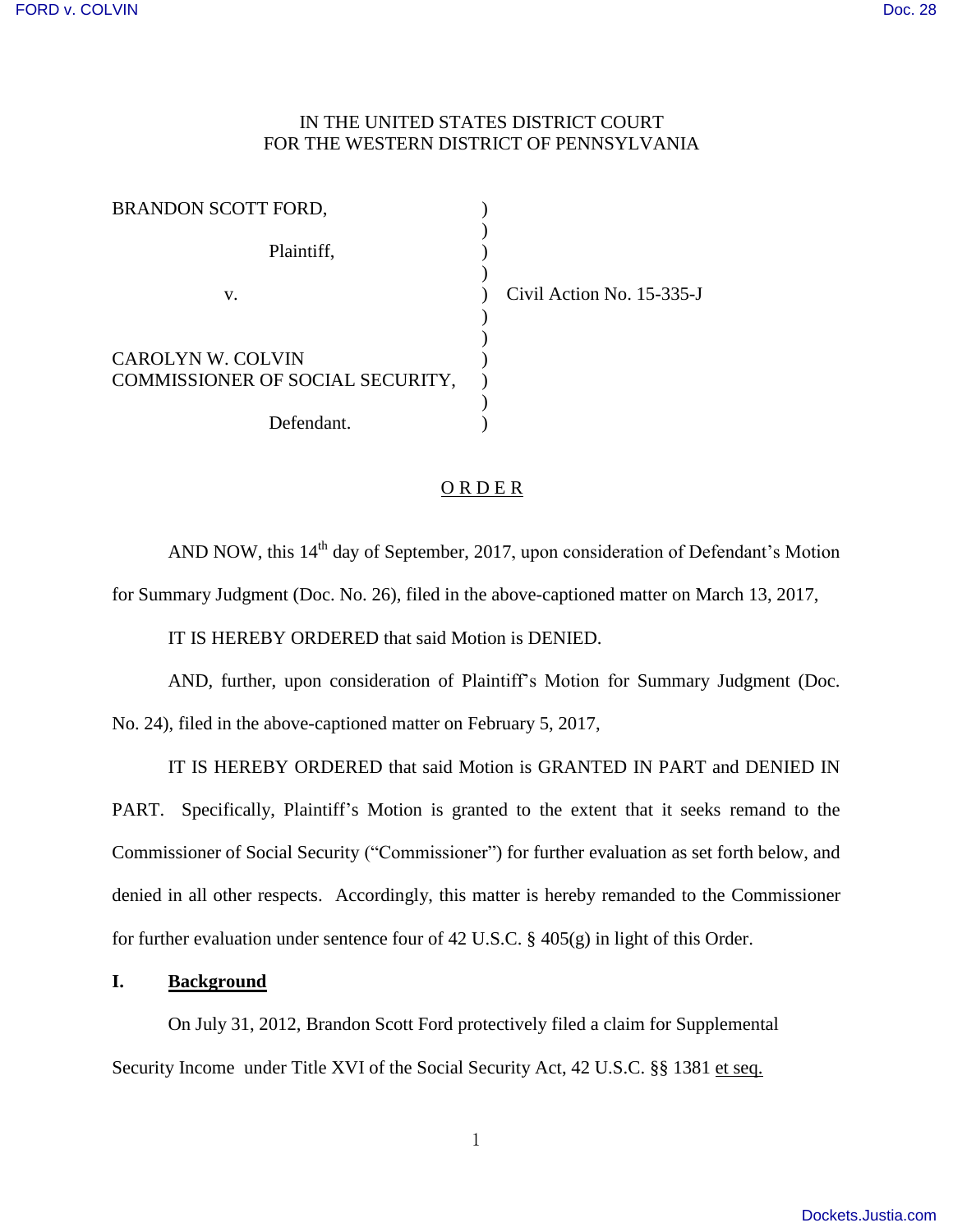Specifically, Plaintiff claimed that he became disabled on November 11, 2005, due to PTSD, depression, bipolar, substance abuse, self-harm issues, suicidal tendencies, ADHD, schizophrenia, and anxiety. (R. 206).

 After being denied initially on May 10, 2013, Plaintiff sought, and obtained, a hearing on February 18, 2014, before an Administrative Law Judge ("ALJ"). (R. 58-94). In a decision dated July 21, 2014, the ALJ denied Plaintiff's request for benefits. (R. 25-57). The Appeals Council declined to review the ALJ's decision on October 16, 2015. (R. 1-7). Plaintiff filed a timely appeal with this Court, and the parties have filed cross-motions for summary judgment.

### **II. Standard of Review**

Judicial review of a social security case is based upon the pleadings and the transcript of the record. See 42 U.S.C. § 405(g). The scope of review is limited to determining whether the Commissioner applied the correct legal standards and whether the record, as a whole, contains substantial evidence to support the Commissioner's findings of fact. See Matthews v. Apfel, 239 F.3d 589, 592 (3d Cir. 2001) (noting that "'[t]he findings of the Commissioner of Social Security as to any fact, if supported by substantial evidence, shall be conclusive'" (quoting 42 U.S.C. § 405(g))); Schaudeck v. Comm'r of Soc. Sec. Admin., 181 F.3d 429, 431 (3d Cir. 1999) (stating that the court has plenary review of all legal issues, and reviews the administrative law judge's findings of fact to determine whether they are supported by substantial evidence).

"Substantial evidence" is defined as "'more than a mere scintilla. It means such relevant evidence as a reasonable mind might accept as adequate" to support a conclusion. Plummer v. Apfel, 186 F.3d 422, 427 (3d Cir. 1999) (quoting Ventura v. Shalala, 55 F.3d 900, 901 (3d Cir. 1995)). However, a "'single piece of evidence will not satisfy the substantiality test if the [Commissioner] ignores, or fails to resolve, a conflict created by countervailing evidence."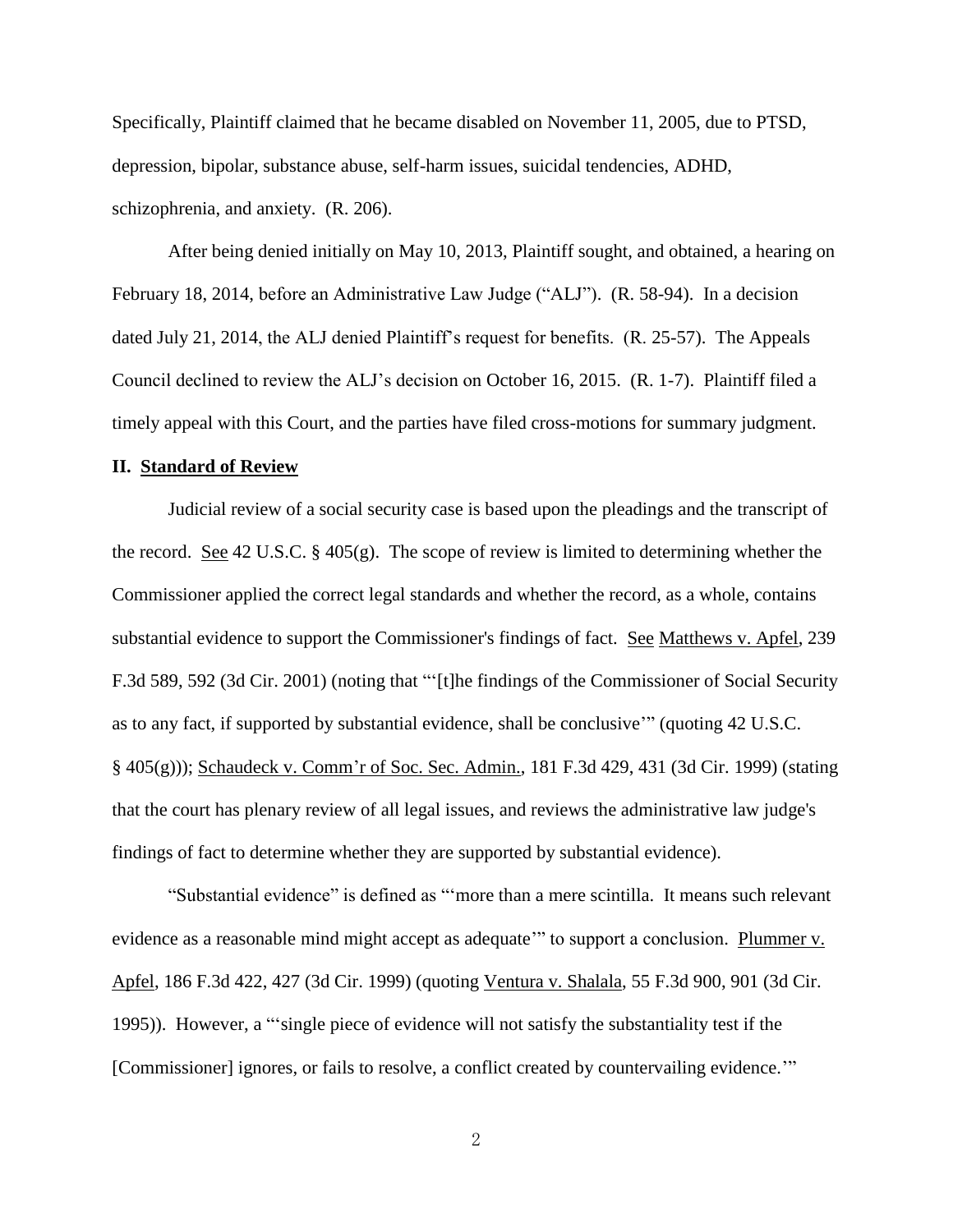Morales v. Apfel, 225 F.3d 310, 317 (3d Cir. 2000) (quoting Kent v. Schweiker, 710 F.2d 110, 114 (3d Cir. 1983)). "'Nor is evidence substantial if it is overwhelmed by other evidence particularly certain types of evidence (e.g., that offered by treating physicians)—or if it really constitutes not evidence but mere conclusion.'" Id.

 A disability is established when the claimant can demonstrate "some 'medically determinable basis for an impairment that prevents him [or her] from engaging in any substantial gainful activity for a statutory twelve-month period.'" Fargnoli v. Massanari, 247 F.3d 34, 38-39 (3d Cir. 2001) (quoting Plummer, 186 F.3d at 427 (internal citation omitted)). "A claimant is considered unable to engage in any substantial gainful activity 'only if his physical or mental impairment or impairments are of such severity that he is not only unable to do his previous work but cannot, considering his age, education, and work experience, engage in any other kind of substantial gainful work which exists in the national economy . . . .'" Id. at 39 (quoting 42 U.S.C.  $\S$  423(d)(2)(A)).

 The Social Security Administration has promulgated regulations incorporating a five-step sequential evaluation process for determining whether a claimant is under a disability as defined by the Act. See 20 C.F.R. § 416.920. In Step One, the Commissioner must determine whether the claimant is currently engaging in substantial gainful activity. See 20 C.F.R. § 416.920(a)(4)(i). If so, the disability claim will be denied. See Bowen v. Yuckert, 482 U.S. 137, 140 (1987). If not, the second step of the process is to determine whether the claimant is suffering from a severe impairment. See 20 C.F.R.  $\S$  416.920(a)(4)(ii). "An impairment or combination of impairments is not severe if it does not significantly limit [the claimant's] physical or mental ability to do basic work activities." 20 C.F.R. § 416.922(a). If the claimant fails to show that his or her impairments are "severe," he or she is ineligible for disability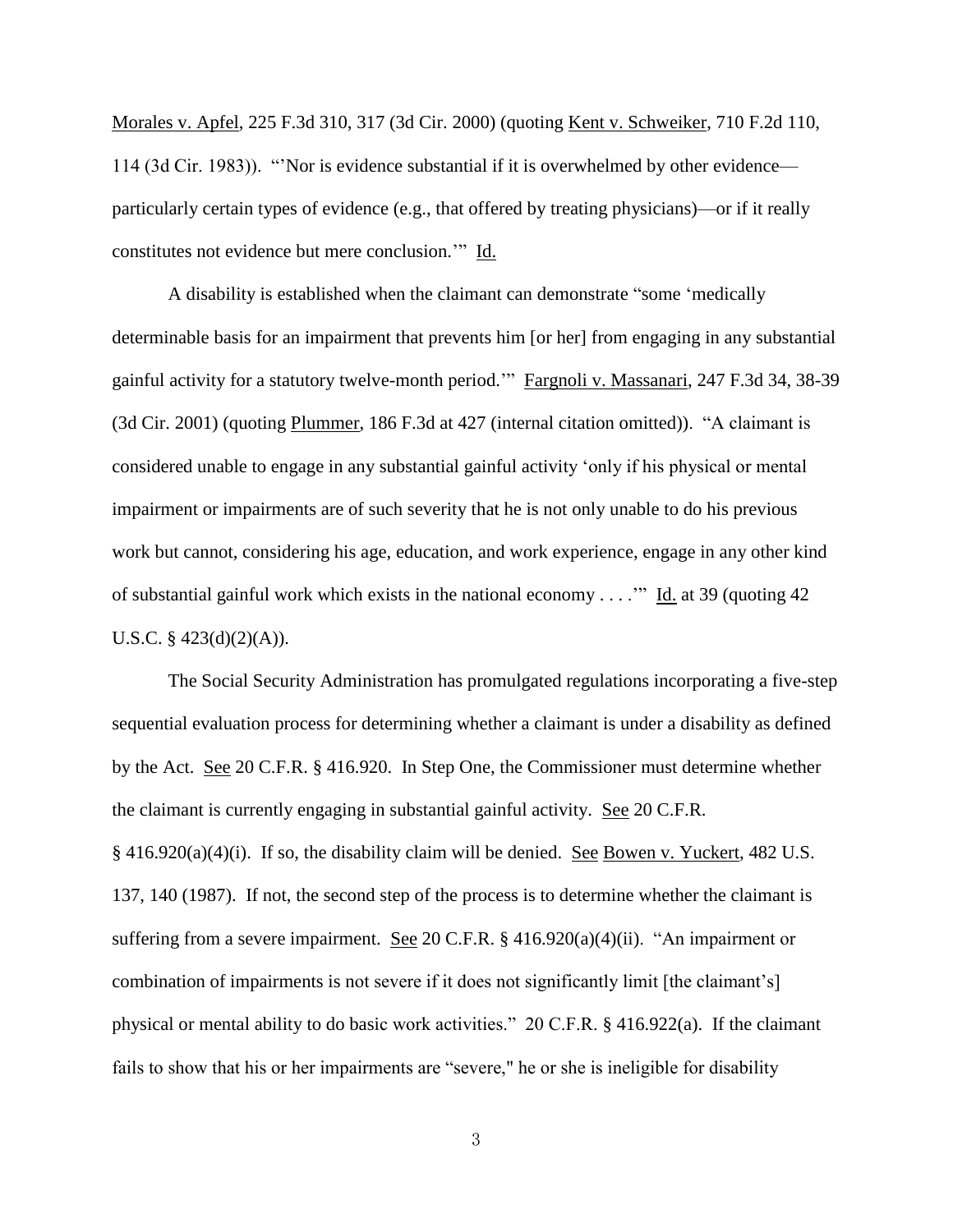benefits. If the claimant does have a severe impairment, however, the Commissioner must proceed to Step Three and determine whether the claimant's impairment meets or equals the criteria for a listed impairment. See 20 C.F.R.  $\S$  416.920(a)(4)(iii). If a claimant meets a listing, a finding of disability is automatically directed. If the claimant does not meet a listing, the analysis proceeds to Steps Four and Five.

 Step Four requires the ALJ to consider whether the claimant retains the residual functional capacity ("RFC") to perform his or her past relevant work, see 20 C.F.R.  $§$  416.920(a)(4)(iv), and the claimant bears the burden of demonstrating an inability to return to this past relevant work, see Adorno v. Shalala, 40 F.3d 43, 46 (3d Cir. 1994). If the claimant is unable to resume his or her former occupation, the evaluation then moves to the fifth and final step.

 At this stage, the burden of production shifts to the Commissioner, who must demonstrate that the claimant is capable of performing other available work in the national economy in order to deny a claim of disability. See 20 C.F.R. § 416.920(a)(4)(v). In making this determination, the ALJ should consider the claimant's RFC, age, education, and past work experience. See id. The ALJ must further analyze the cumulative effect of all the claimant's impairments in determining whether he or she is capable of performing work and is not disabled. See 20 C.F.R. § 416.923.

#### **III. The ALJ's Decision**

 In the present case, the ALJ found that Plaintiff had not been engaged in substantial gainful activity since July 31, 2012. (R. 30). The ALJ also found that Plaintiff met the second requirement of the process insofar as he had certain severe impairments, particularly, traumatic brain injury, seizure disorder, tremors, headache, bipolar disorder, ADHD, polysubstance abuse,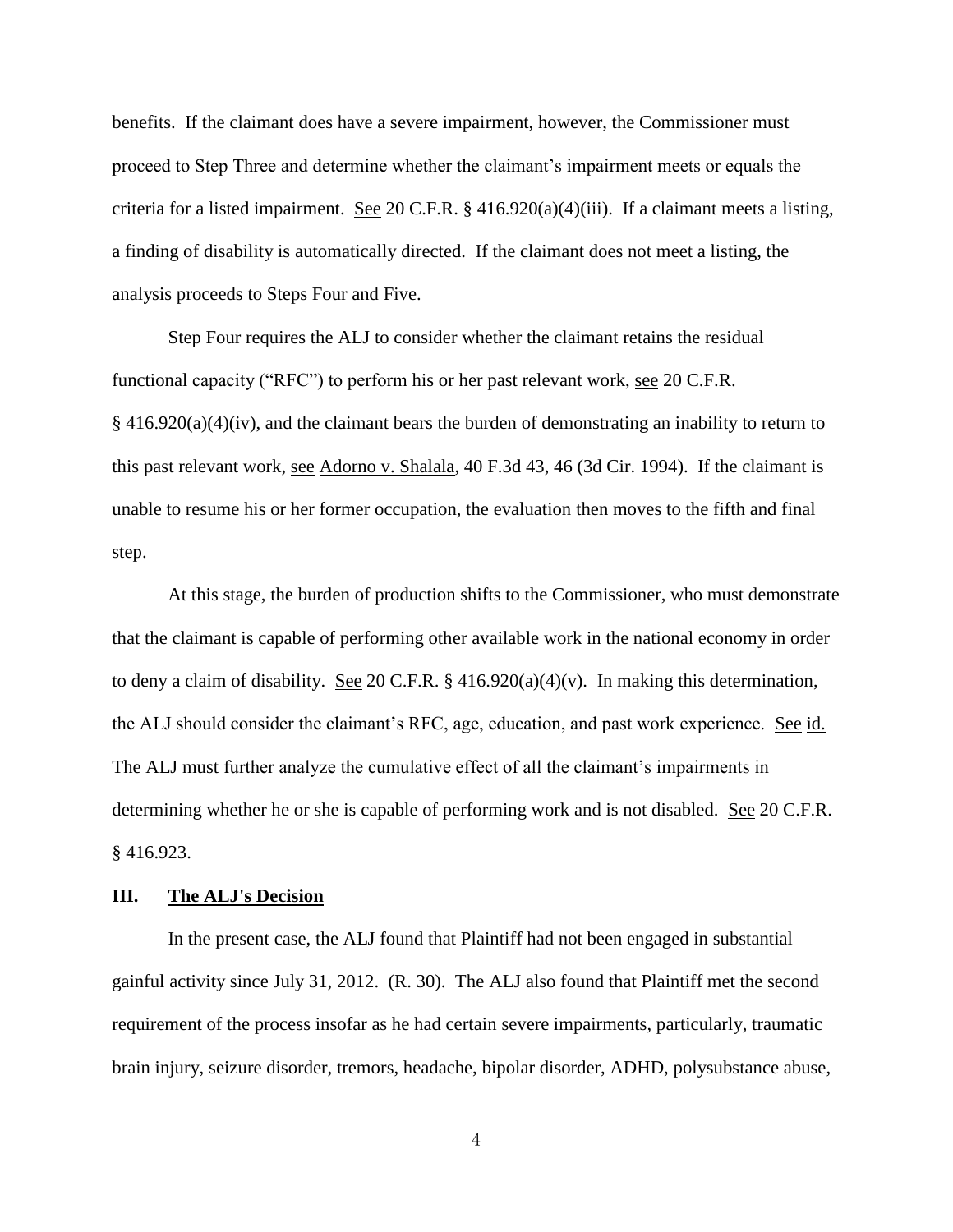cognitive disorder NOS, major depressive disorder, panic disorder without agoraphobia, anxiety, acute stress, skull fracture and subdural hematoma, PTSD, and alcohol dependence. (R. 30). The ALJ concluded that Plaintiff's impairments did not meet any of the listings that would satisfy Step Three. (R. 30).

 The ALJ next found that Plaintiff retained the RFC to perform light work, except that he can stand and walk for 2 to 4 hours a day, can sit for 6 hours a day, can push and pull frequently with the upper extremities bilaterally, can frequently push and pull with the right lower extremity, needs a job that can be performed from either a seated or standing position, cannot balance or climb ladders, ropes, or scaffolds, can occasionally climb ramps and stairs, can frequently use the right hand for handling (use of whole hand to seize, hold, grasp and turn), can frequently use the right hand for fingering (use of fingers to pick, pinch, etc.), can have no exposure to vibration and hazardous conditions of unprotected heights, dangerous machinery, or uneven surfaces, can have no job where drugs/alcohol are manufactured or served, or where he is exposed to drugs/alcohol, is limited to simple, routine tasks involving no more than simple, short instructions and simple work-related decisions with few workplace changes (unskilled work), can have no work at production-rate pace or fast-pace/assembly line, can have no interaction with the public, can have occasional interaction with supervisors and co-workers, can have no jobs requiring reading instruction or writing reports, and can have no jobs requiring math calculations (teller or cashier). (R. 31-48). At Step Four, the ALJ found that Plaintiff has no past relevant work, so he moved on to Step Five. (R. 48). The ALJ then used a vocational expert ("VE") to determine whether or not a significant number of jobs existed in the national economy that Plaintiff could perform. The VE testified that, based on Plaintiff's age, education, work experience, and RFC, Plaintiff could perform jobs that exist in significant numbers in the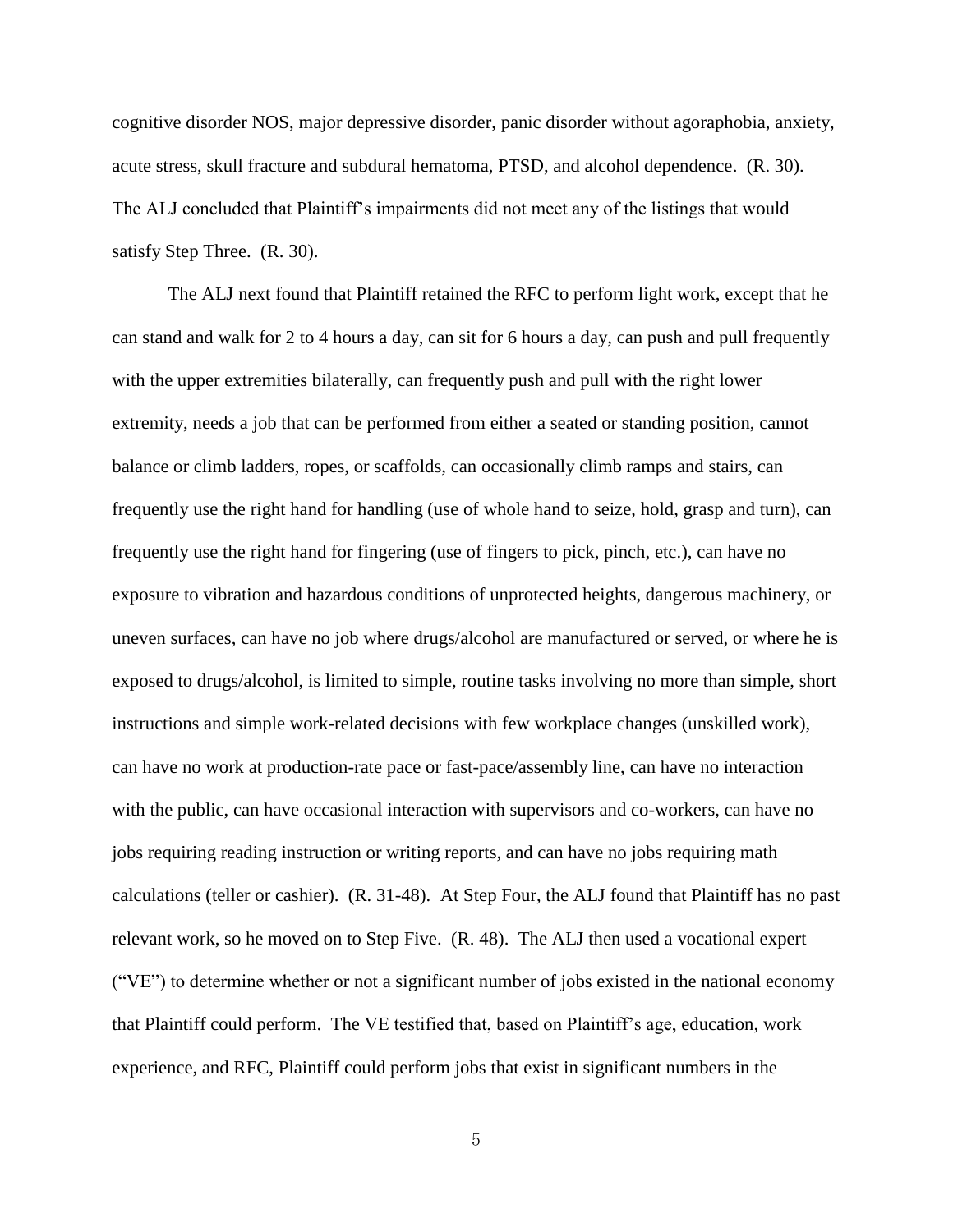national economy, such as garment sorter, folder, and fruit cutter. (R. 48-49, 87-90). Accordingly, the ALJ found that Plaintiff was not disabled. (R. 49).

### **IV. Legal Analysis**

 Plaintiff raises several arguments as to why he believes that the ALJ erred in finding him to be not disabled. While the Court does not fully agree with the arguments set forth by Plaintiff, it does agree that remand is warranted in this case. Plaintiff argues, in part, that his RFC is not supported by substantial evidence because the ALJ did not properly consider the opinion of consultative examining psychologist Wayne R. D'Agaro, Psy.D. More specifically, Plaintiff contends that the ALJ did not provide an adequate explanation for his evaluation of Dr. D'Agaro's opinion, to which he gave "minimal weight" in making his RFC determination. (R. 47-48). The Court finds that, because the ALJ failed to address properly the opinion of Dr. D'Agaro, the Court cannot find that the ALJ's formulation of Plaintiff's RFC is supported by substantial evidence. Accordingly, the Court will remand the case for further consideration.

RFC is defined as "'that which an individual is still able to do despite the limitations caused by his or her impairment(s)." Fargnoli, 247 F.3d at 40 (quoting Burnett v. Comm'r of Soc. Sec. Admin., 220 F.3d 112, 121 (3d Cir. 2000)); see also 20 C.F.R. § 416.945(a)(1). Not only must an ALJ consider all relevant evidence in determining an individual's RFC, the RFC finding "must 'be accompanied by a clear and satisfactory explication of the basis on which it rests.'" Fargnoli, 247 F.3d at 41 (quoting Cotter v. Harris, 642 F.2d 700, 704 (3d Cir. 1981)). "'[A]n examiner's findings should be as comprehensive and analytical as feasible and, where appropriate, should include a statement of subordinate factual foundations on which ultimate factual conclusions are based, so that a reviewing court may know the basis for the decision.'" Id. (quoting Cotter, 642 F.2d at 705); see also SSR 96-8p, 1996 WL 374184, at \*7 (July 2, 1996)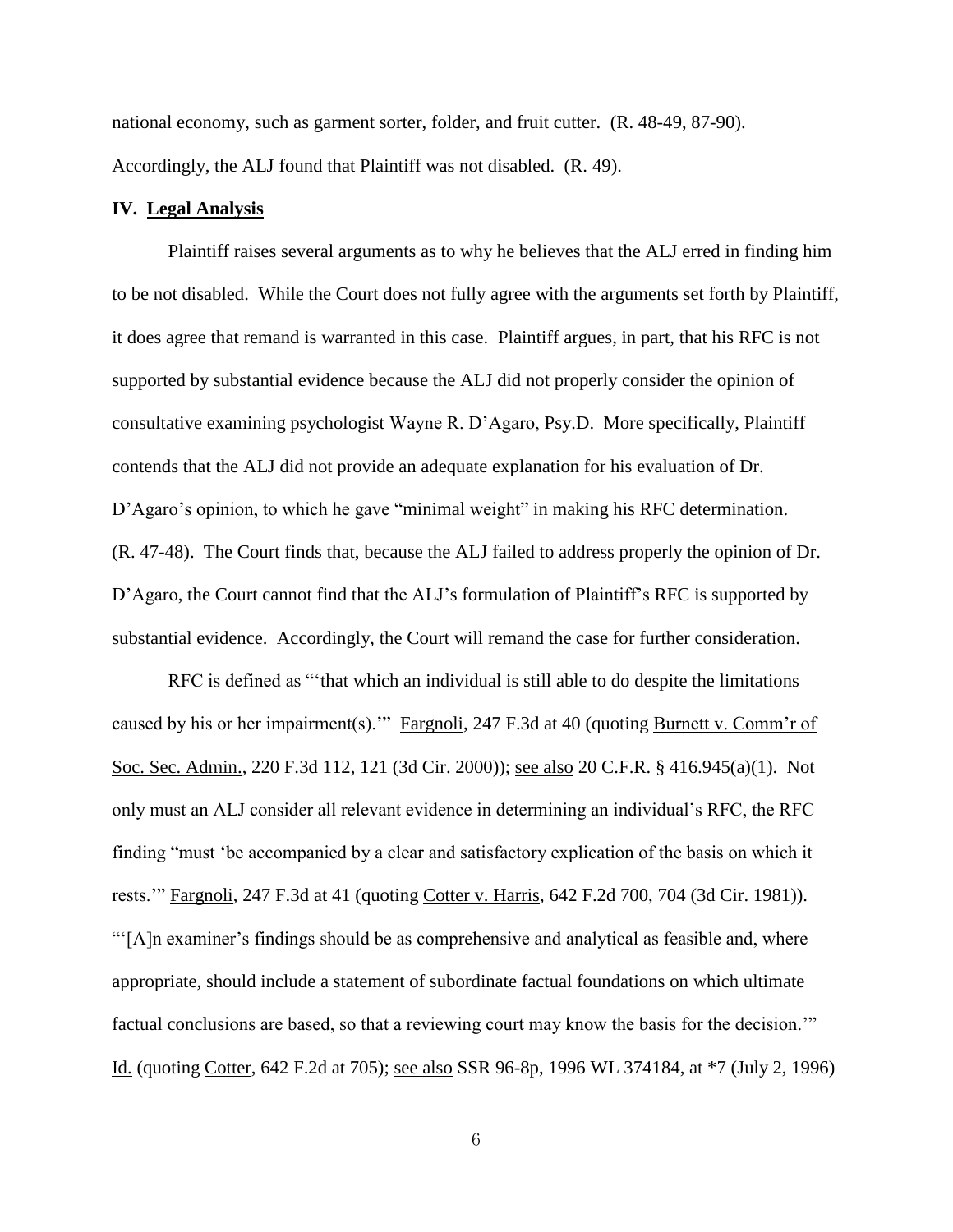("The RFC assessment must include a narrative discussion describing how the evidence supports each conclusion, citing specific medical facts (e.g., laboratory findings) and nonmedical evidence (e.g., daily activities, observations).").

 In his discussion of the opinions expressed by Dr. D'Agaro, the ALJ noted that Dr. D'Agaro had indicated that Plaintiff could only perform work on a part-time basis, and that Plaintiff may need a job coach as he initiates a new job routine. (R. 47-48). The ALJ then explained that he afforded such opinions only minimal weight because they are inconsistent with Dr. D'Agaro's "findings on mental status examination of the claimant, and his statement elsewhere in his report that any work the claimant did would have to consider his need to work at a slower pace, his inability to engage in heavy lifting or physical exertion, and his somewhat limited ability with upper extremity motor functioning that would preclude jobs like construction worker, welder, and heavy equipment operator." (R. 48).

First, the Court disagrees with the ALJ's statement that Dr. D'Agaro's findings on mental status examination of Plaintiff do not support the statements that he could only work part-time or that he may need a job coach. To the extent that the Court has been able to review the document at issue, Dr. D'Agaro's mental status findings appear to be indicative of some cognitive limitations, and thus are not necessarily inconsistent with the opinions he expressed. (R. 1668- 72).<sup>1</sup> Moreover, the ALJ's comment that Dr. D'Agaro's opinions are inconsistent with his other findings—that any work Plaintiff did would need to take into consideration his need to work at a slower pace and his inability to engage in certain activities requiring greater physical exertion is nonsensical. Clearly, Dr. D'Agaro's opinions that Plaintiff should consider employment only

 $\overline{a}$ 

<sup>1</sup> The Court notes that page 4 of Dr. D'Agaro's report may be missing from the record, since the report skips from page 3 to page 5, where the discussion appears to pick up in the middle of Dr. D'Agaro's analysis of his findings. (R. 1670-71).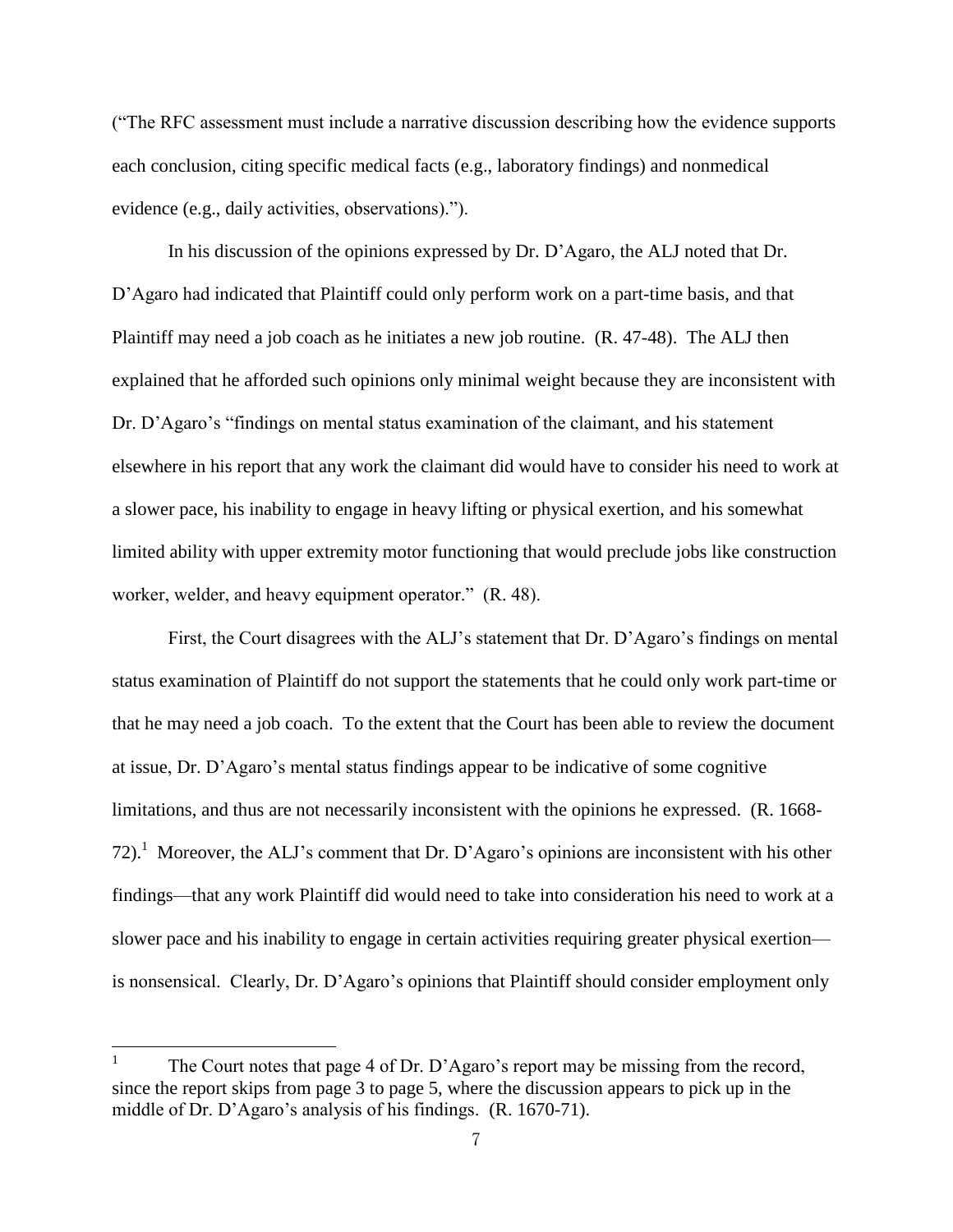on a part-time basis and that he may require a job coach do not contradict findings such as these. (R. 1671-72). These explanations by the ALJ are, quite simply, inappropriate justifications for rejecting Dr. D'Agaro's opinions.

Additionally, the ALJ justifies his rejection of Dr. D'Agaro's opinions by stating that they are also not supported by other evidence in the record, including the treatment records and findings of some of Plaintiff's other doctors. (R. 48). In making this assertion, the ALJ does not, however, make reference to any records in particular. Considering the large volume of the record in this case, the ALJ's general statements are not sufficient to direct the Court to specific evidence in support thereof. Since the ALJ did not provide further explanation as to the particular evidence he relied upon in reaching his conclusions regarding Dr. D'Agaro's opinions—nor is it clear how Dr. D'Agaro's other findings are inconsistent with his opinions that Plaintiff can only perform only part-time work or that Plaintiff may need a job coach—the ALJ's decision lacks adequate discussion and clarity to explain his findings in this regard. Thus, the Court finds that the ALJ's RFC analysis is simply insufficient to permit meaningful review.

 Accordingly, in this case, without providing an adequate explanation of his reasons for rejecting the limitations at issue in Dr. D'Agaro's opinion, it is not clear to the Court whether the ALJ's decision in this regard was based on substantial evidence. While the ALJ was certainly not required simply to adopt all of the findings of Dr. D'Agaro, he was required to explain adequately his basis for rejecting them if he chose to do so. Thus, the ALJ's comments concerning the limitations contained in Dr. D'Agaro's opinion do not allow the Court to determine the basis for his decision to give "minimal weight" to that opinion. Remand is therefore required to allow for further discussion regarding the ALJ's rationale for rejecting the